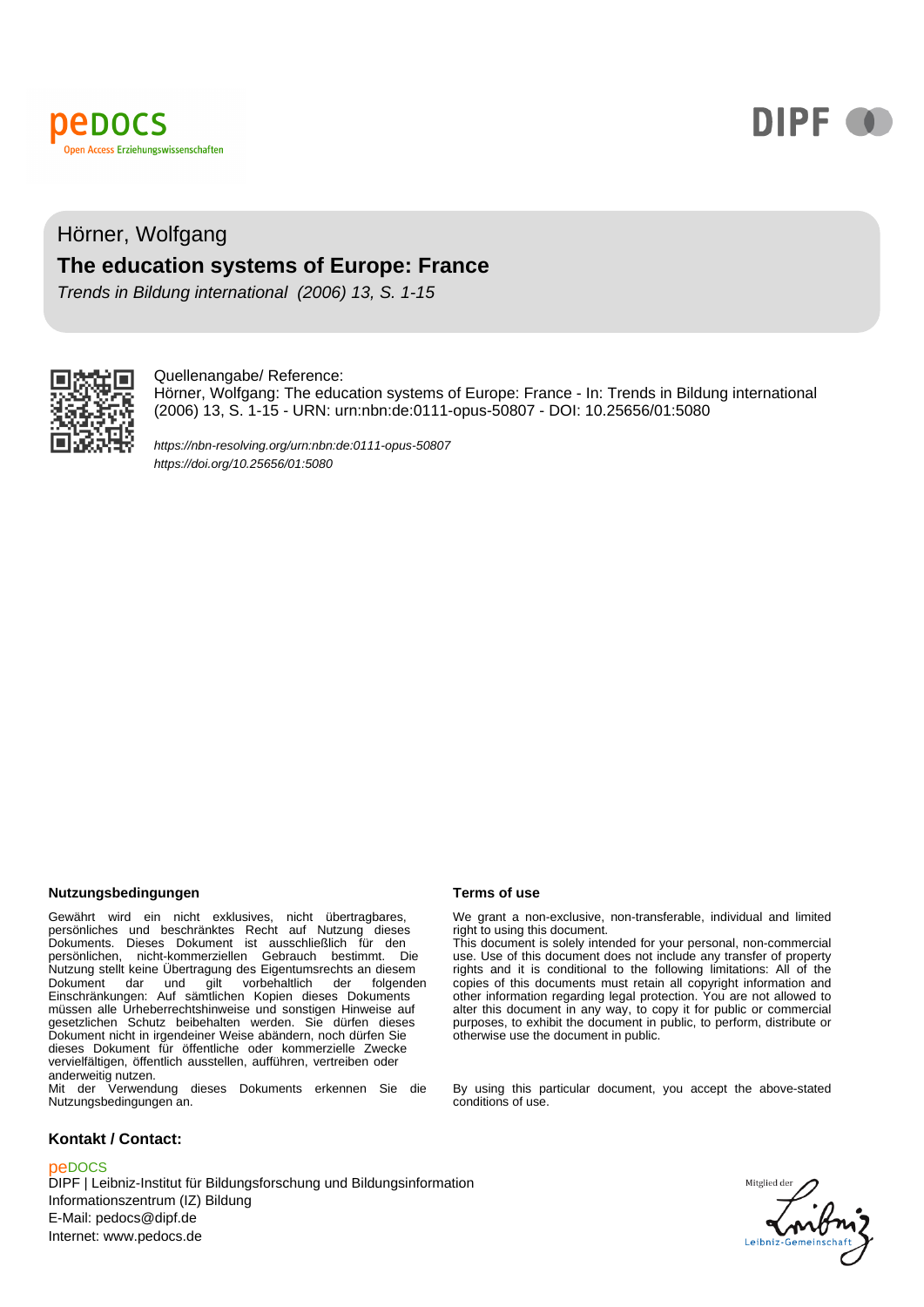

Wolfgang Hörner

# **The education systems of Europe: France[1](#page-1-0)**

#### **History of the school system**

#### *Cultural context and cornerstones of the historical development of schooling*

The French educational system received its theoretical foundations through the ideas of the French Revolution of 1789; the basis of its real shape, however, was conferred only at the end of the 19th century by the education acts of the Third Republic concerning, in particular, primary education. Indeed, the promoters of the French Revolution did not have the financial means at their disposal to realize their ideas concerning 'education for all'. The priority of educational policy under Napoleon's regime, however, was rather the extension of secondary education (the lycée) in order to train the elite for the new state (Hörner 1996, p. 83).

The construction of a primary education system was an initiative of the Third Republic. Induced by the defeat of 1871, interpreted as the 'victory of the Prussian school master', the founders of the new republic wanted to create a system of compulsory education able to integrate all children of France (even Basques or Bretons) in love of the unique French fatherland. Their central aim was to instil them the loyalty of (secular) republican values based on the ideas of enlightenment in opposition to the Catholic schools of past times. Whereas in many other western countries the process of secularisation ended in a common non-denominational Christian morality as a basis of the values transmitted in school, the French notion of 'laïcité' (secularity) as the ideological foundation of the republican school had an imminent anti-clerical character, as the Catholic church in the past had sided with the enemies of the republic.

According to this logic, the foundations of French compulsory education were laid in a series of education acts whose essentials are still valid. Ever since then, school has had to be: compulsory (obligatoire), free of charge (gratuit) and secular (laïque) i.e. ideologically neutral. Religious instruction was only possible outside school. In order to allow parents to send their children to religious instruction one day of the week was kept free of lessons.

The school legislation of the late 19th century only concerned primary education. Secondary education was a quite different part of the school system having its own elementary classes, as distinct from primary schools for children of bourgeois families. As it was also possible for performing primary pupils to go to the upper cycle of primary education (école primaire supérieure) or to follow complementary courses (cours complémentaires) in order to prepare the entry examination of a teacher training school (école normale) whose completion gave the equivalent of the baccalaureate, one can say that until the second half of the 20th century there were in France two different school systems which had no real contact between them: the primary education cycle with the possibility for the best pupils to go to higher education by a devious route of primary teacher training on the one hand, and the system of secondary education with its own elementary classes on the other. It was only after the Second World War that an entrance examination to secondary education for primary pupils was introduced and the elementary classes for secondary schools were abolished - the very last ones in the late 1950s (cf. also Prost 1986).

#### **Reforms and innovations**

<u>.</u>

In fact, the first attempts to create a common school for all go back to the end of the First World War. After the Second World War these endeavours gained fresh impetus. From 1945 to 1959 there were many attempts at a great school -reform, but these propositions did not receive a majority in parliament. It was only at the beginning of the Fifth Republic (the era of de Gaulle) that a rather pragmatic process of secondary school reform was initiated in small steps. At its provisional end there was a new Education

<span id="page-1-0"></span><sup>&</sup>lt;sup>1</sup> Vorabdruck aus: Döbert, Hörner, v. Kopp, Mitter (eds.): "The Education Systems of Europe". Verlag Kluwer Academic Publishers. Im Druck, Erscheinungstermin Oktober 2006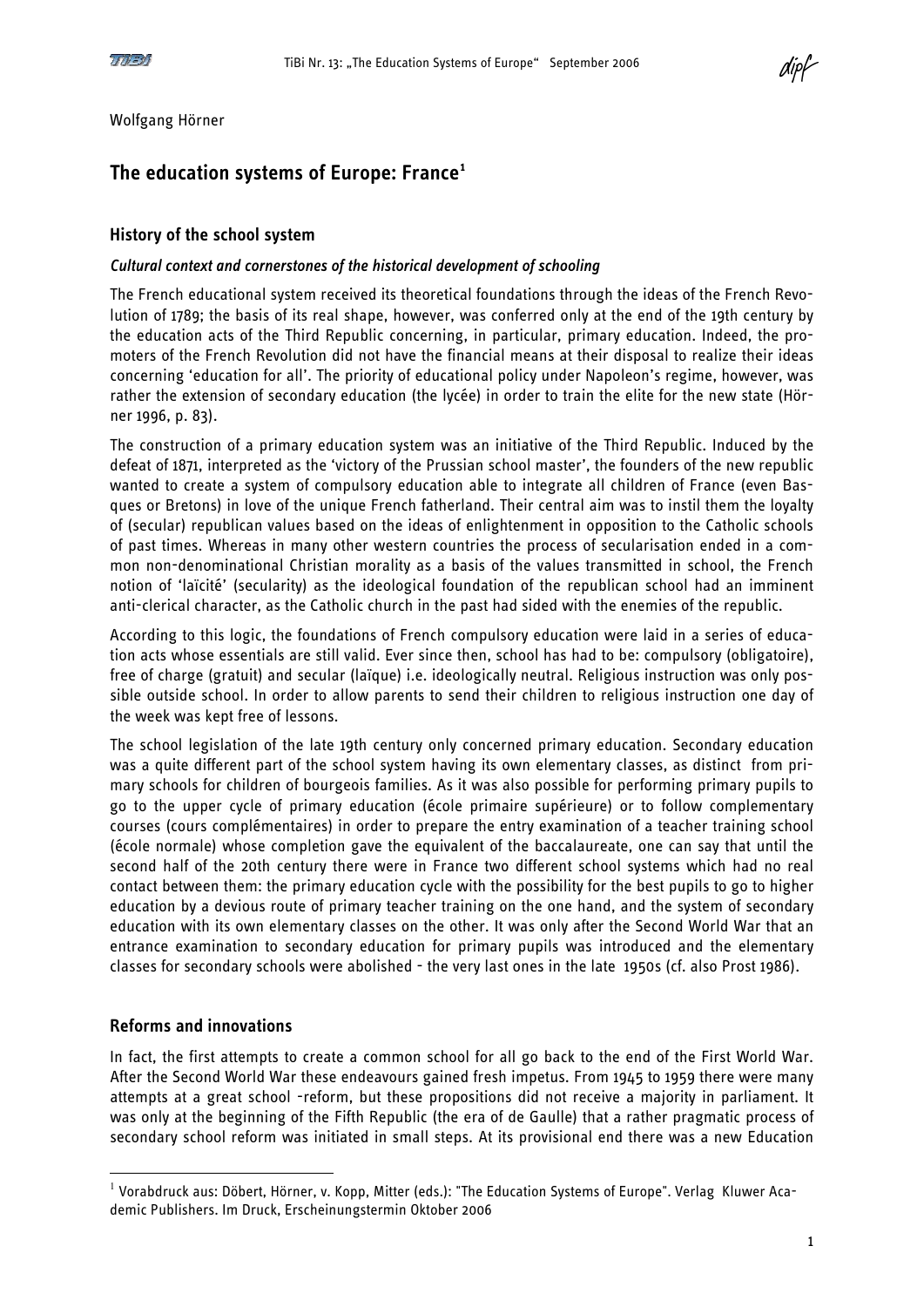

Act in 1975, promoted by the Conservative majority. The new act provided a school system organized at different horizontal levels. Its core was a non-selective secondary school for all young people, embracing grades 6 to 9. After this common core a ramified system of upper secondary education embraced different tracks of general, technical and vocational education. This fundamental structure was only modified in certain details during subsequent years. It was confirmed in the Education Acts of 1989 and 2005.

## **Socio-cultural context of the current school system**

#### *Educational targets and general function of school*

In the collective awareness of the French nation education has a pronounced value. This value has its historical roots in the consciousness of the French nation concerning its cultural mission to the world (rayonnement de la civilisation française) that goes back to the era of Enlightenment. Indeed, this idea of Enlightenment has an universal range: the 'light of reason' must shine for everybody in the same way without distinction. Moreover, French has been for long centuries the language of the crowned heads of Europe and is still nowadays the language of diplomacy.

So, cultural self-consciousness is closely linked to French language, literature and philosophy. This particularity is rooted in the history of French education: in the 17th century the French interpretation of European humanism in the collèges of the Jesuit Fathers was marked by a rhetoric character (whereas in Germany it was rather the philosophical side that was stressed). The great value of language-based education as a favourite expression of national culture is indicated by the broad public debates of curricular reforms in mother tongue education or, as another example the great interest that mass media have on the national level in the topics of the written final examination (baccalauréat) in the field of mother tongue education or philosophy.

The high societal value of schooling in general has its roots also in the revolutionary impetus of the principle of égalité as one of the three fundamental concepts

of French society. The link between school and society is provided by the meritocratic principle: the allocation of social positions is provided by personal achievement, initially grounded in school achievement. Thus school, as an objective institution, distributing life chances according to its own criteria, assumes an immense importance in the life of society. The fact that since the 1960s French sociologists have demonstrated again and again the subtle social mechanisms by which school serves the reproduction of existing social conditions is not a contradiction but rather complementary to the first observation.

The uncontested value of school is apparently grounded in students' awareness too, for students in French schools record a significantly greater contentment with their schools compared for example to German students (Czerwenka 1990).

The high societal value of schooling is legally reflected in the guiding principles of the Education Act of 1989 published under the symbolic date of July 14th 1989, two hundred years after the French Revolution (see Loi 1989): The Education Act states that by the end of the century, 80% of children are to enter the last grade of upper secondary education obtaining the right to pass the baccalauréat examination. This aim meant not less than the doubling of successful secondary education leaver rates (in 1986 only 47% of an age class arrived at the last grade of secondary education). 'Secondary education for all' as a 'national aim' in France is in no way a topic of certain (left wing) parties, but constitutes a political consensus of the political class independently from the political orientation.

However one thing has to be made clear: the baccalauréat, as the final secondary examination (see below), concerns not only the general academic track, but includes technical and vocational tracks too, giving together the right to enter Higher Education. These technical diplomas already give a certain qualification for the labour-market. Nearly half of all secondary education diplomas giving access to Higher Education concern these 'double qualifications'. The official statistical data of the bacheliers in 2000 show that this educational policy target has been (slightly) missed: the quota of successful school leavers was 62% (Renault 2001).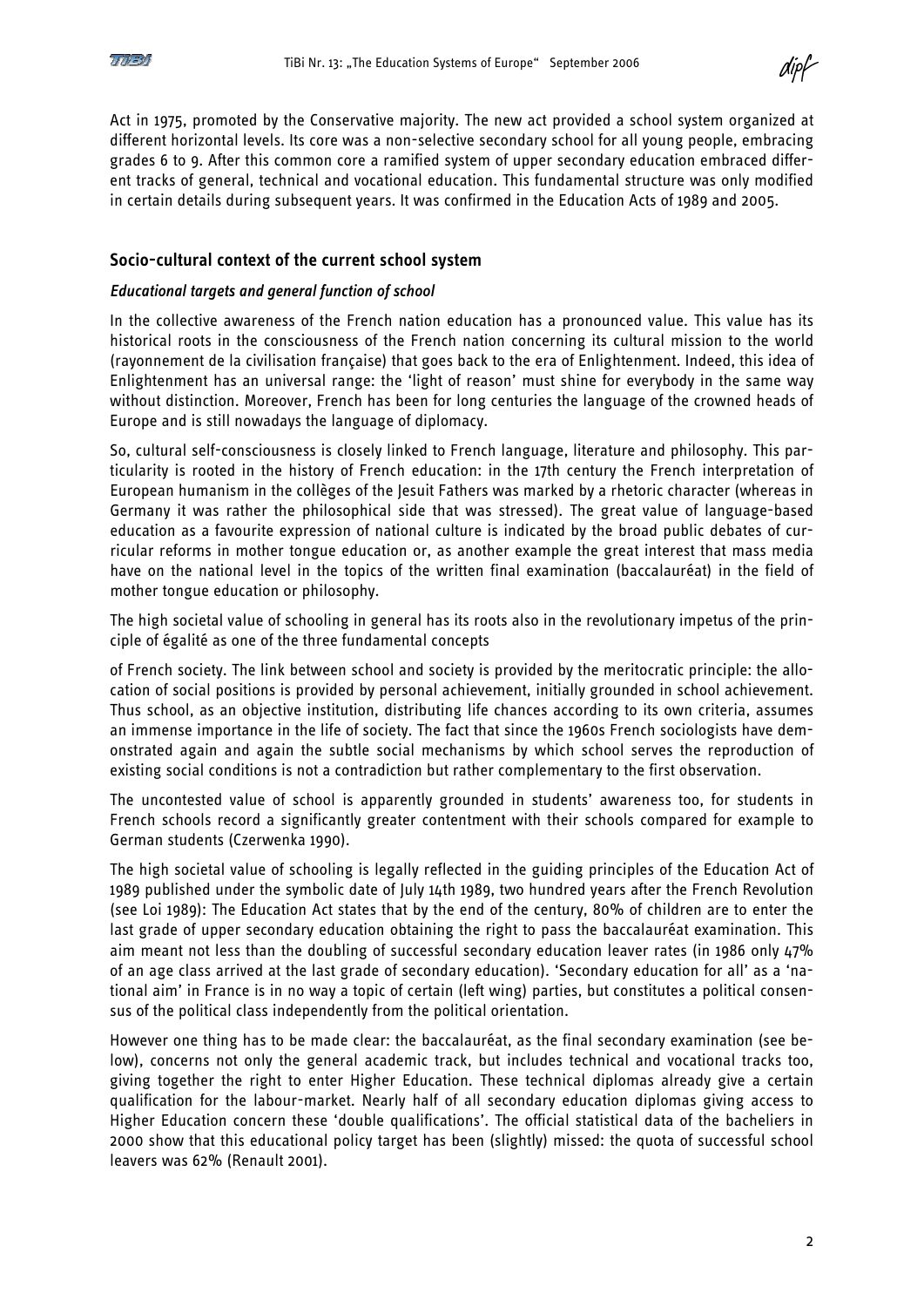

These guiding principles of educational policy mirror a phenomenon that has characterized the French education system since the beginning of the 19th century: The tension between egalitarian mass schooling and the forming of elites has its historical roots in the afore-mentioned double tracks of modern French schooling in the revolutionary conceptual heritage taken over in the strict meritocratic hierarchy of the Napoleonian state. The tension gets its structural forms in the polarity between the claim for 'secondary education for all' and a highly selective tripartite system of Higher Education with the 'Grandes Ecoles" at the top (see below).

#### *Socio-economic context*

The focus of educational policy is linked to the baccalauréat, for this examination can be considered as the central tool for determining a person's place in French society. This logic corresponds to the guiding data of the French economic system, both on the macro- and on the micro-level. In French industrial plants, there is a great number of highly qualified people on the basis of a baccalauréat compared to other European countries, a fact that evidently affects the place of bacheliers on the labour market (Maurice et al. 1982).

Such a policy, oriented to mass education on a high level, has evidently to overcome a certain number of social obstacles. In 1999/2000 (latest data available – see RRS 2004, p. 71) 5.9% of all children in primary education had a foreign nationality. Almost half of them - 45.9% - came from North-Africa, 12.9% from Black-Africa and 10% from Portugal. In the same year the immigrant quota for secondary education was 5.1% – it fell to 4.3% in 2003/04. Since the 1980s the percentage of immigrant children is constantly decreasing. The falling rate of immigrants in school is due to a more restrictive immigration policy and to an easier naturalisation policy. However, this form of naturalisation does not necessarily mean social integration. On the other hand, the immigrant rate shows regional disparities: it is particularly high in the districts of Paris, Corsica and Strasbourg. In any case, the integration of the children with a immigration background constitutes a great challenge to the French school system (Lacerda 2000).

#### *Social position of the teaching profession*

Traditionally, French primary teachers had a tremendous role in the society of the Third Republic as they had to disseminate the values of the nation in the newly established republic against the opposition of the Catholic church still powerful in rural areas. These 'black hussars of the republic' had the quasireligious mission as of 'secular' priests and hence a high social standing – alongside the doctor and the Catholic priest in rural society.

Secondary teachers had an important social role too. They were to disseminate French civilisation – the fruit of Enlightenment. For the rest, the teaching profession was not unattractive. Teachers on the two levels were civil servants, when they had passed their concours (entry competition, see below), they needed not fear unemployment, and they had a relatively good salary particularly in secondary education.

Today things have changed a great deal. With the rise of media society, the cultural mission of the teachers has diminished even in rural areas: the teacher no longer has a monopoly of knowledge neither in relation to pupils, nor parents. However, even under the changed conditions, the teacher has maintained certain social prerogatives: he (or she - the profession has now a majority of women, even in secondary education) is still member of the civil service (fonctionnaire). Primary teachers' salary increased with their newly gained academic status, which compensates to a certain degree their loss of social prestige. Moreover teachers still use to have particular roles in the community. More than other professions they have leading functions in cultural or civic associations: for example theatre clubs, clubs for the protection of environment, political parties and trade unions (Thevenin/Compagnon 2005, pp. 54f.). The selfconcept of teachers is to a significant extent revalued by these roles. As for primary teachers, there is a relatively stable feeling of social recognition, particularly emphasized by young professeurs des écoles (see below). This is not surprising for their status has improved. At the beginning of the 1990s secondary teachers did experience a feeling of increased social prestige concerning their profession, but this feel-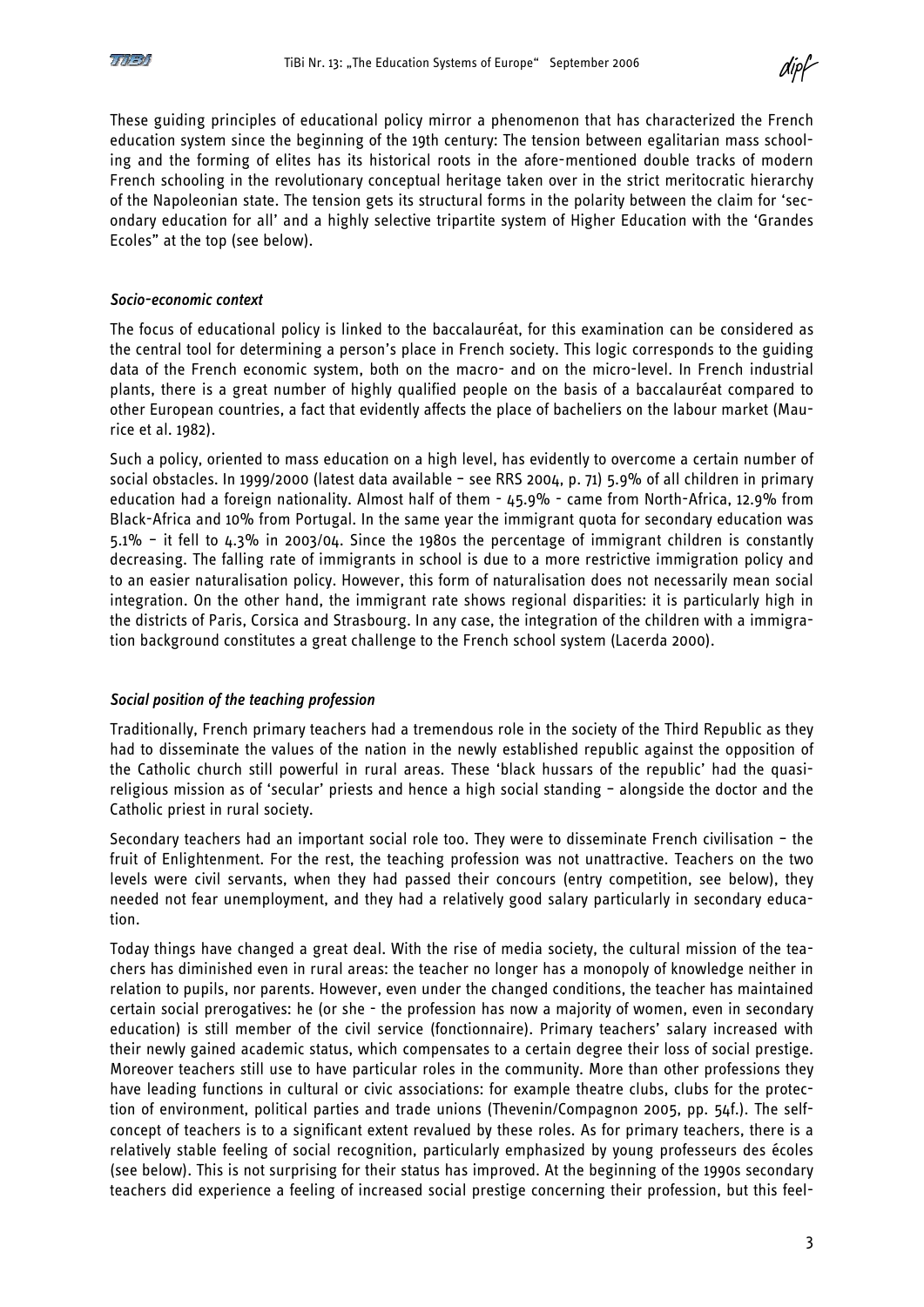

ing changed later on; in 2002 only one third of secondary teachers felt that their status was sufficiently recognized by society (French Report Working Group 2004, pp. 238f.). Therefore it is not by accident that after 1999 several official reports about the situation of teachers have been ordered by the ministry. They confirm what has been explained above (e.g. Obin 2002).

#### *School and the role of the family*

The value attributed to schools by students has its equivalent in the case of parents. The numerous parents' associations und their activities in the field of educational policy are indicators of the great importance that the latter attribute to school. This interest in educational matters is reflected in TV and print media at the beginning of the school year after the summer holidays (la rentrée), which in France is the signal for the 'rebirth' of the whole social life. As for school life, school administration communicates all innovations via the media, parents go public with all problems still present, being ready to organise local and national strikes if the conditions of learning in the schools are not satisfactory.

Since 1968 parents have been formally represented in school councils (in primary schools) or administration councils (in secondary schools). This has been affirmed in the Education Act of 1989. The parents' associations constitute an important interface between school and parents in France. They alone have the right to present voting lists for the election of parents' representatives. The elected representatives of the parents in the school councils are entitled to participate in decision-making concerning the school profile (projet d'école), the school rules, the organisation of the week (free Saturday or not) etc. In secondary schools the budget of the schools is approved in the corresponding council too.

Another level of parents' representation is the 'class council' which decides on the further (school) career of the pupils. On the regional level, in the departmental commissions of allocation of the students parents representatives help decide upon the school types in which students may continue. But parents are present, too, in consultative bodies on the national level.

As for the personal level according to a 1998 survey 90% of the parents declared that they had at least one meeting with teachers during the school year, but for most of them it was in the setting of a parent's evening, only 35% had a personal appointment with the teacher. It is striking that in most cases only the mothers hold the contact with the school and, finally, contacts are strongly linked to social background. Lower class or immigrant parents rather seldom come to the school (French Working Group 2004, p. 230).

## **Organizational context and governance of the current school system**

#### *Basic legal principles, levels of governance, philosophy of governance*

The right of access to education and vocational training is accorded by the French Constitution of 1958. In the 1789 tradition, instruction in schools has to be without any influence of the churches (private schools excepted), schooling on all levels of the educational system is organised or at least controlled by the state. The actual key texts in school legislation are the above mentioned Education Act of 1989, replaced by the recent Education Act of 2005 whose regulations will only come into force progressively. The historic Act of 1989 published the day of the bicentenary of the French Revolution defined education as 'first national priority' (Art. 1,1). The 'national target' was to give to all young people up to the year 2000 at least a vocational qualification on the level of a qualified worker (which means the radical reduction of existing drop outs) and, as already mentioned, an enormous rise of the quota of students preparing a baccalauréat.

The traditional centralised structure of the curriculum system will be maintained (with the 'intrusion' of external experts as consultants in the development of the national curricula). On the school level the divergence to the centralist model is even clearer: individual schools will have to elaborate individual development plans (projets d'établissements – cf. Obin/Cros 1991) which allow particular profiles of the individual schools – however, it is evident that all this has to happen within the framework of the national targets.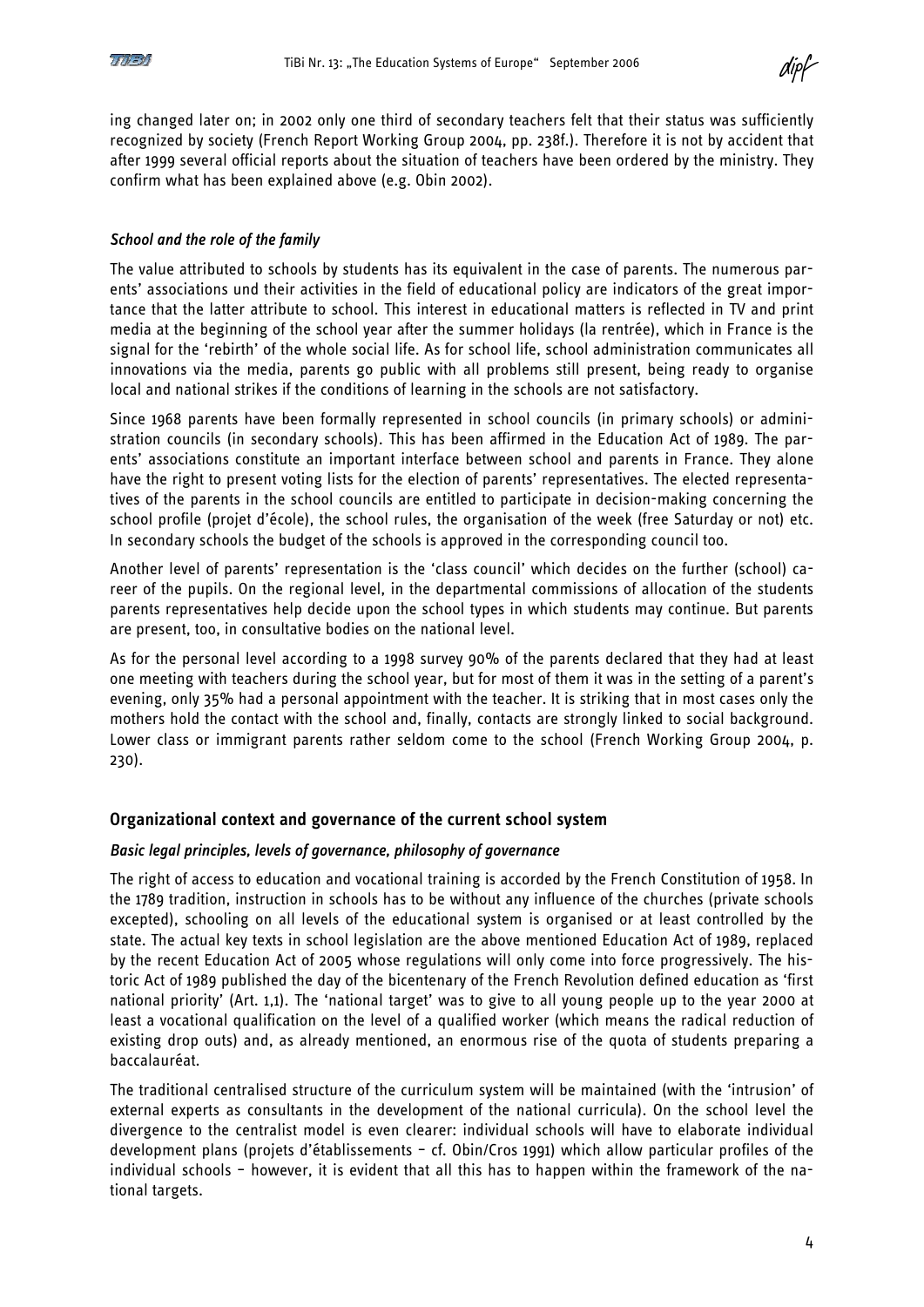

The functioning of universities is essentially organised by a Higher Education Act dating from 1984. The fundamental legislation in the field of Further Education and Vocational Education and Training (VET) outside schools dates from 1971, actualised by an Act on Lifelong Learning of May 2004 extending the obligations of the firms to finance actions of continuing education for their staff.

The French state is highly important in its role of organising and controlling education (see below). Moreover, it has the monopoly of controlling examinations. All school exams – including firm-based vocational training – are organised by the state that awards the 'national' diploma. School administration has its central point still on the national level, the Ministry of National Education. All teachers are recruited and paid by the National Ministry (except assistant teachers with temporary contracts). On the regional level there are 28 regional areas of school administration, the 'académies'. These académies coincide in the most cases with the political 'regions' created within the framework of 'deconcentration policy' in the 1980s. Similar to the political regions the significance of the académies, too, grew perceptibly over the last 20 years. On the top of each regional area of school administration, there is a Recteur d'Académie nominated by the Minister. At department level, the Recteur is represented by an inspector (Inspecteur d'Académie) who is the primary education supervisor. The pedagogical supervision of secondary teachers is in the hands of a special inspectorate (Inspection générale) that works on the national level. The municipalities do not have particular competences in the educational system – they have only the responsibility for the material infrastructure of preschools and primary schools.

The Ministry of Agriculture traditionally has its own network of secondary schools in rural areas. In 2003 this encompassed no more than 3% of secondary students. The percentage of private schools in the rural sector however is very high (about 60%).

The link between school and society is manifested in consultative bodies which are to represent stakeholder's interests (parents' association, representations of the social partners etc.). These bodies have to give their advice in all important questions of educational policy, though the Ministry is not obliged to follow it. Since the notable efforts made in the 1980s to de-concentrate French administration, schools have become 'local public instructional institutions' (établissements publics locaux d'enseignement -EPLE) (Auduc 1998, pp. 58ff.). This means that only the teachers' salaries are in the responsibility of the central state; all material costs have to be assumed by local bodies.

The headmasters on the secondary level have a double function: On the one hand, they are representatives of the Ministry (the central state) and therefore responsible for the execution of central orders. On the other hand, they have to execute the decision of the administration council, the 'parliament' of the school chaired by the head. The administration council is composed in equal parts of teachers, students. parents and representatives of the school administration. It has the right to make decisions about strictly defined issues like the school budget, the school profile (projet scolaire) etc.

The school's pedagogical autonomy resides essentially in the splitting up of the global number of teaching hours given by the school administration, the division of the students in classes and learning groups, the selection of curriculum content specific to the school profile and the definition of optional learning activities. Thus a compromise between the central structure of the national curriculum and the implementation of particular school centred curricula is attained. It is striking however, that most of these domains of 'pedagogical autonomy' are linked either to optional curriculum elements or to the scope given between the minima and maxima in the timetables.

#### *Financing*

Almost the totality of the French school system is financed by the public budget. In primary education the central state pays the teachers, whereas the costs of non-teaching staff – quite considerable in French system, where the school day only ends in the late afternoon – are taken in charge by the local authorities. In secondary education, the financial contribution of the local communities is diminishing. The ministry of education also covers the cost for non-teaching staff, though the local authorities have to pay for school transport.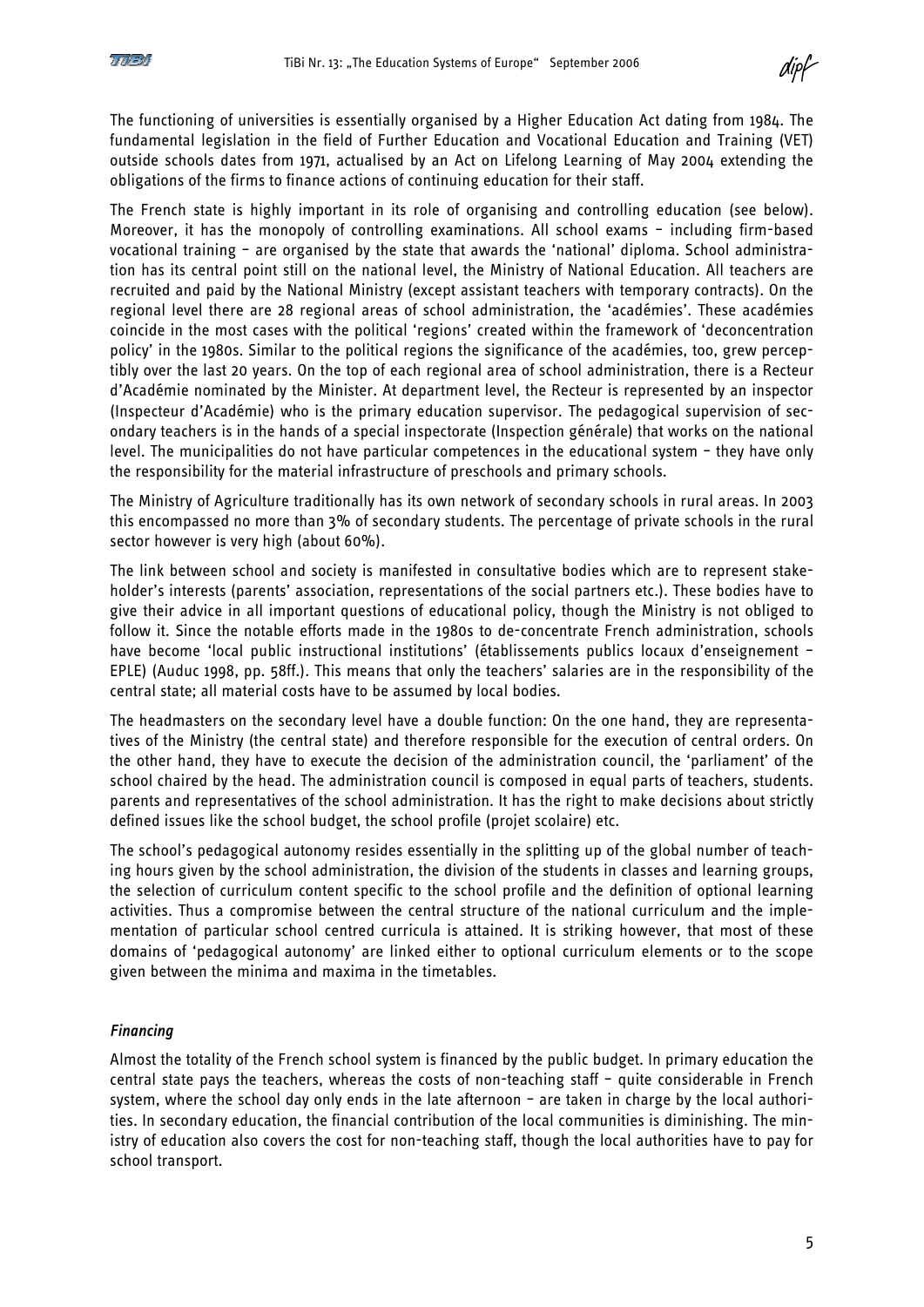

As for the level of lycées, the functional and investment costs are in charge of the Regional Councils (Conseil régional). However, on this level, private enterprises participate in financing of technical and vocational schooling by paying an apprenticeship tax, if they do not train apprentices themselves. In private schools the state takes care of the costs of the teaching staff and an important part of their functional costs, if the private schools follow the public curricula, by signing a contract with the state authorities.

#### *Public – Private Schooling*

The great majority of French students attend public (state) schools. The proportion of private schooling in 2004 was only 13,7% in primary education, 20,3% in secondary education (RERS 2004, pp. 61 and 79). Almost all of these private (mostly Catholic) schools have a contract with state authorities which means that they follow the public curricula and they are submitted to state control. By this they have the double advantage of receiving state subsidies and having the right to take public examinations.

Historically these private schools are a concession made by the secular state to compensate for the exclusion of religious instruction from state schools. Parents ought to have the possibility of sending their children to a denominational school, giving religious instruction if they want it. Meanwhile the function of private schooling has changed. The religious element has all but disappeared, private Catholic education on the secondary level has become an opportunity in particular for less able children of the upper middle classes to prepare the baccalauréat under better conditions than in the state schools (smaller classes), a fact that gave to these schools the nickname of boîte à bachot (baccalaureate boxes). Nowadays, after the introduction of the common collège, middle class parents often consider private schools as a means to avoid public primary schools or collèges of their district situated in a 'difficult' area (e.g. with a high percentage of immigrants). This fact is complained by official reports on educational policy (La mixité 2002).

In any case historical reasons give rise to great regional differences in the net of private schools . So in Brittany (Bretagne) the quota of private schools attains 40%.

#### *General standards of the school education system*

On the macro-level of the curriculum system, the central structures are still almost unbroken. The curriculum content is defined for each subject in national curricula (programmes). Their implementation is supervised by a national inspectorate (Inspection générale). The elaboration of the national curricula has been (and formally still is) the task of the Inspection Générale although in the 1990s a 'National Curriculum Board' (Conseil National des Programmes) was appointed in order to create a broader platform for the elaboration of curriculum innovation guidelines oriented to societal needs. Thus the new curricula in the 1990 were worked out by a new type of commission in which more teachers and representatives of Higher Education participated. It was only after a long process of discussion of these curriculum drafts among the teachers that the new curricula became based upon students' competences rather than upon curriculum content. The role of this board was strengthened in the new legislation of 2005.

#### *Quality management*

Quality monitoring traditionally is carried out by the inspectorate on the one hand, and by (anonymous) national examinations, in particular the baccalaureate giving the right of access to Higher Education, on the other hand. The written baccalauréat examinations elaborated in a very sophisticated procedure are the same for all candidates of an Académie. In the collective awareness of the French people the anonymous character of the examination is the guarantee of its objectiveness. It distinguishes not only the successful students but their schools and their teachers too. Another old mode of quality control is the school inspectorate visit during classes. The inspectors have to evaluate the quality of teaching and to make suggestions for its improvement; thus they are an important criterion as for the promotion of teachers.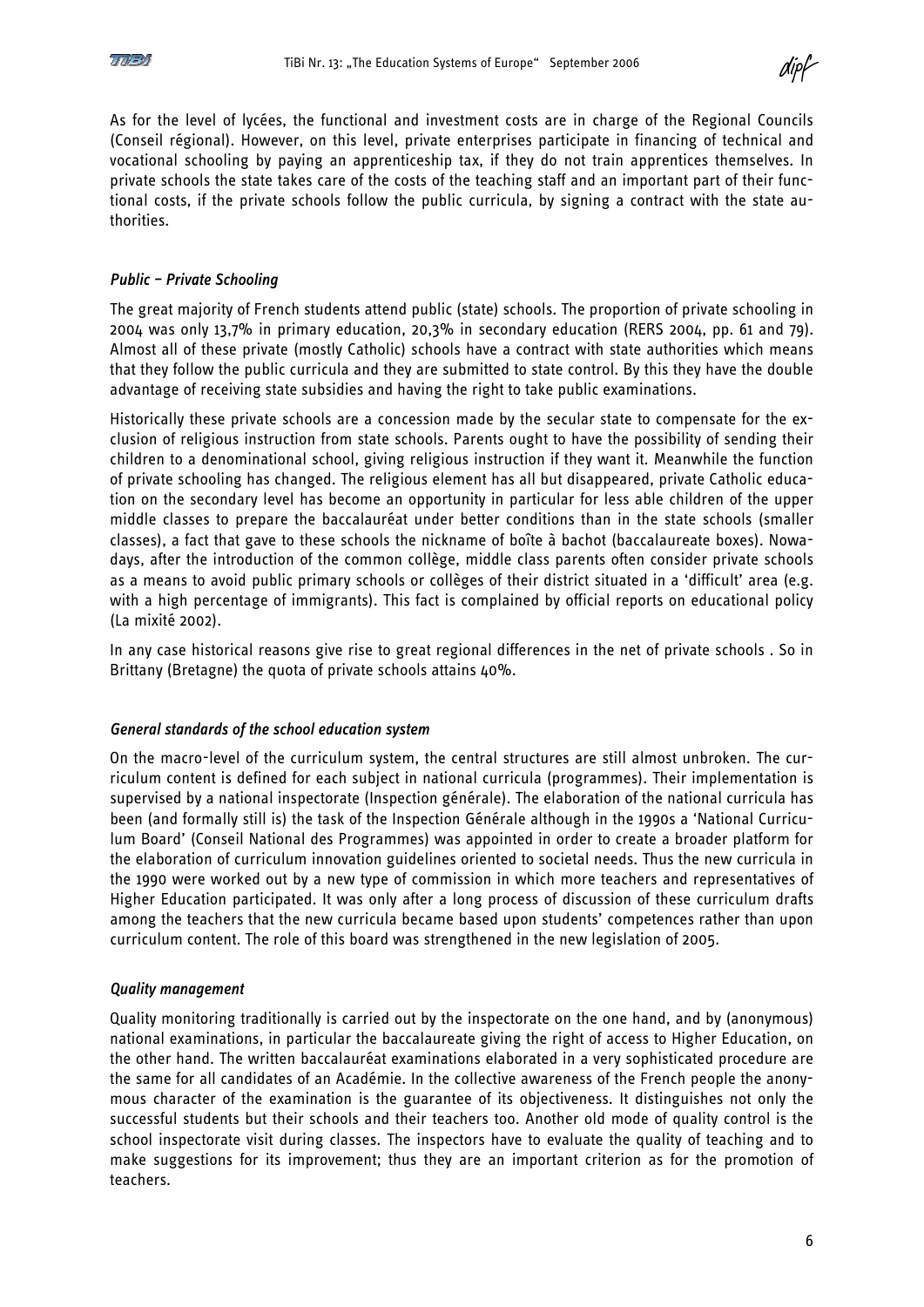

The most important newer form of student evaluation is the national assessment of student performance introduced in 1990. The assessment consists of national target based tests at the beginning of each new learning cycle, if the students have reached the educational objectives of the previous cycle. These assessments are made in an alternating rhythm at the beginning of the 3rd, the 6th and the 10th grade. These assessments are not to rank the students' nor the teachers' individual performances, but to inform the teachers of the new classes about possible deficiencies, in order to enable them to attack these problems by means of more individualised and modularised teaching. In other words they are diagnostic assessments. Moreover, these evaluations have a second function. They may assess the performance of the key elements of the national educational system as a whole.

#### *Supporting Systems*

The problem of school failure (échec scolaire) was considered as a special challenge by all French governments, in particular, but not only, by those constituted by left wing parties. School failure very often goes together with social deprivation. In particular in the suburbs of great agglomerations like Paris, Lyon or Marseille, but in many cities of middle size too, there are social focuses – high density of immigrants and of people without work – with all signs of social anomie (vandalism, violence etc.) and with its consequences for schooling. Already in the 1980s, the French government tried to react to this situation by defining 'priority areas of education" (Zones d'Education Prioritaires – ZEP and Réseaux d'Education Prioritaires – REP). The guiding idea of this campaign was that the 'School of the Republic' must combat inequality of opportunity – égalité being one of the three guiding principles of the French society since 1789. Therefore the deprived zones of French suburbs - or lonely rural areas - could only be helped by positive discrimination. Measures of positive discrimination have been special funding for special pedagogical measures, special in-service training for teachers teaching in smaller classes, mounting projects, opening their classrooms to the neighbourhood etc. For the official reports about these measures, the ZEP are rather successful, in the sense that they prevent social desegregation and still more school failing in these areas. In many 'burning points' (critical locations) the special pedagogical measures served to re-motivate young people to attend school and to get taste for learning (e.g. Education et Formations 2001, in particular Chaveau 2001).

A remaining problem, made evident during the campaign of the ZEP, was how to resolve the problem of the special needs of immigrant children. In the ZEP areas the percentage of immigrants is on average about 20%, but it may increase up to 67%. Some critiques of educational policy in France point out that the school system considers immigrant children rather a problem than a chance for cultural enrichment. Given that two of the most important languages of immigrants in France are Arabic and Portuguese it would be good to introduce these languages as second languages in ZEP's with a high quota of immigrants – not only in order to show that they are very important languages in the actual world, but also that they have made very important contributions to the world culture.

But also in 'normal' areas, the French school system has a variety of measures for supporting pupils with low performance or learning difficulties. Traditionally, repeating a class is extremely frequent for underachievers. There is no special social discrimination associated with this, at least not in secondary education. The statistics of students finishing secondary education indicates that French students theoretically have 12 years for the attainment of the baccalaureate, but in reality two thirds of all students repeat at least one class during their primary or secondary education before arriving in the classe terminale (Dix-huit questions 2003, p. 26).

But from the beginning, French primary education has a certain number of special support measures in order to help pupils whose school success is problematic. These support systems are evidently for immigrants too. Mostly there are classes with a reduced number of pupils, serving to link weaker achievers to normal classes by using adequate pedagogical methods (measures of differentiation). Even if these classes are not especially created for immigrant children, these are clearly over represented at twice the quota they come up to in the whole population. Especially for immigrant pupils, special 'Initiation Classes' may be created on the primary level, 'Introductory Classes' in the collège.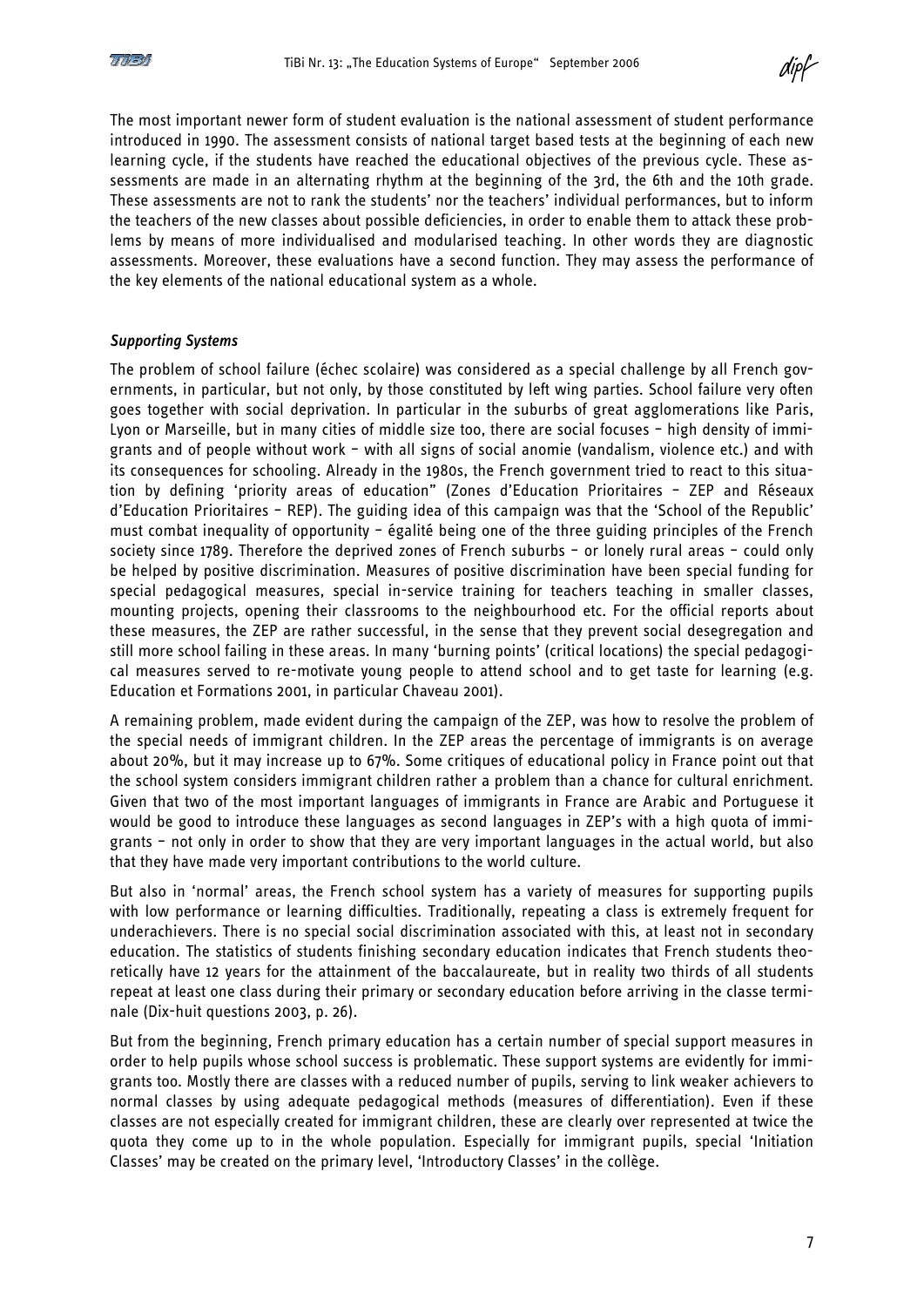

In lower secondary education since the end of the 1990s 'differentiated learning ways' (parcours differenciés) have been initiated to overcome the problem of heterogeneous classes. This means that teachers are free to adapt their own curriculum to the learning abilities of the individual students, including special support actions for the weakest (Derouet 2003, pp. 133ff.).

#### **The current school system**

#### *General structure*

Since 1975 France has had a horizontally structured education system beginning with non-compulsory but almost inclusive preschool education for children from 2 to 6 years of age functionally linked with a five-grade elementary school. All pupils then follow a non-selective lower secondary school followed by a differentiated upper secondary level including academic, technical-academic and technical-vocational tracks. It is only on this level that the common curriculum is differentiated according to the desired diploma. Higher Education has a tripartite hierarchical system with post-secondary non-academic institutions like the Sections de Techniciens Supérieurs and the Instituts Universitaires de Technologie on the lower level, the (classical) universities in the middle and the highly selective Grandes Ecoles at the top.

#### *Pre-primary education*

Preschool education is offered free of charge for all children from 2 to 6 years as a part of the regular school system. Even if it is not compulsory – compulsory schooling begins at the age of 6 and goes up to 16 – almost all children from 3 to 6 years and 40% of all children between 2 and 3 years attend the école maternelle. As with all types of schooling in France, preschool education too goes from the early morning to the late afternoon (including lunch if wanted). The inclusive character of this educational policy is an efficient measure to promote social and family policy: indeed France combines a high rate of working women and a high birth rate for which it ranks second in the European Union (behind Ireland). Preschool education in France therefore has a triple aim: supporting child development, preparing for compulsory schooling and relieving parents. An obstacle to greater pedagogical success is the high number of pupils in a group (still more than 25 children). The teachers in the école maternelle have the same status and the same type of teacher training as the primary teachers. As in the 1990s a common teacher training structure was introduced including the same title for all teachers ('professeur'), educators in preschool education in France may be called professeurs des écoles maternelles.

Inclusive schooling of all children between 3 and 6 years reinforces the functional link between preschool and primary education in France. However, for a long time, the transition between école maternelle and primary education has been paradoxically a critical issue in the French education system. Pedagogical concepts from the new education movement were used to bridge the gap: opening of schools to their environment and implementing 'active' teaching methods stressing pupils' independent learning. These pedagogical measures seemed to be effective in lowering the high rate of pupils already repeating classes even in primary education. The quota of pupils having repeated at least one class at the end of primary school has decreased from 25.4% in 1990 to 19.5% in 2000 (latest data available, RRS 2004, p. 65).

The pedagogical innovation of pre-primary and primary education was accompanied in the beginning of the 1990s by a new structure. Pre-primary and primary education were considered as a whole to be divided in three phases of three years each. This was supposed to demonstrate the unity of the two school forms. However, this was only possible if pre-primary education began already at the age of two. Thus, the first three years of the maternelle constitute their own learning cycle (cycle des apprentissages premiers). The last year of pre-primary education and the first two years of the primary school build a bridge between the two institutions in the sense that together they constitute the 'cycle of fundamental learning' (cycle des apprentissages fondamentaux). In other words, officially, fundamental learning in France already begins in the last year of preschool education. The third cycle comprises the forms three to five (cycle des approfondissements). It is evident that the three cycles, including the whole period of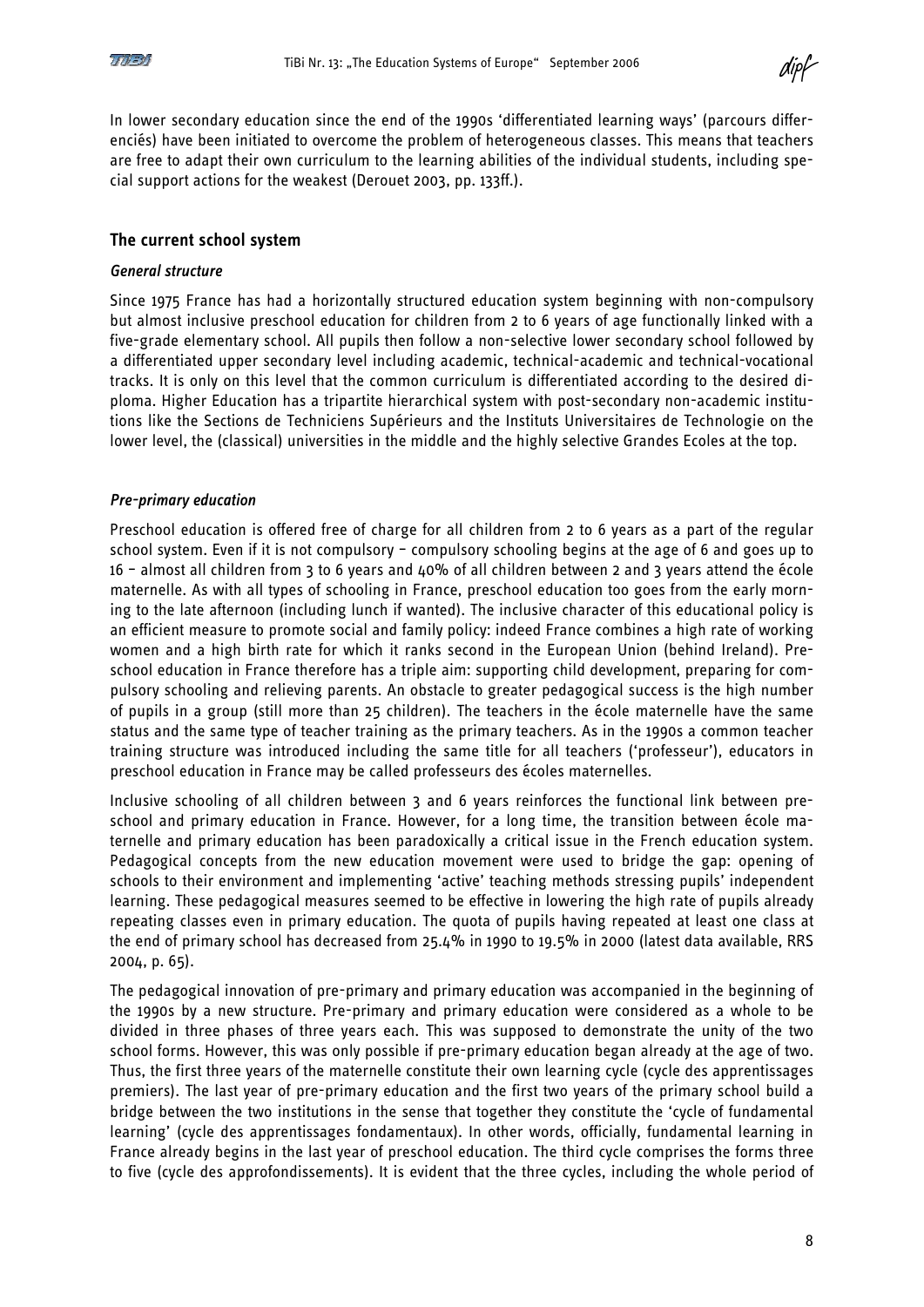

pre-primary and primary education, have to integrate both, the functional and the structural links between the two institutional forms of education.

#### *Primary education*

The main task of primary education is giving literacy. In this field the main problem is still the relatively high number of functional illiterates at the end of primary education; it is only slowly decreasing. Therefore the main curricular topics in this field are mother tongue education (9 hours per week in the two cycles); mathematical literacy has however only 5 hours. Elements of scientific and social problems are put together in a new discipline 'discovering the world – civic education' which has four hours per week. In the third cycle, in order to make the transition to secondary education easier, the traditional names of the disciplines (physics, history, geography) are re-established. The principle of subject-centred instruction – the main didactic form of secondary education – is being thus prepared. Further subjects in the third cycle are sports and fine arts having together 5 1/2 hours per week. Two hours per week are reserved for support measures following the teachers' diagnosis. Together with the new learning cycles national assessments of the pupils' learning outcomes have been introduced.

#### *Lower secondary education*

Lower secondary education in France has its place in the common collège which has four grades with a common curriculum for all students. There is a certain paradox in French school legislation. School is compulsory from 6 to 16 years (ten years). However the compulsory school types, primary school and lower secondary school together normally last only 9 years. Implicitly, school administration assumes that those pupils who do not continue their education in upper secondary education (rather a minority) repeat a class at least once during their compulsory school career.

When the common secondary education was introduced in 1975 no differentiation at all was foreseen; the only possibility of differentiation was a contingent of three hours of additional teaching for underachievers in French and in Mathematics. However, in the French collège, there was from beginning a hidden form of differentiation: the choice between English, Spanish and German as a first foreign language. However, German is considered to be difficult for beginners to learn having a complex morphology (like Latin). Therefore German as a first language is chosen mainly by performance-oriented parents of the upper middle class. As the school classes are very often constituted according to the foreign language chosen, the children of socially advantaged families with a high school performance often come together in these classes. Thus, the choice of the first foreign language becomes a hidden mechanism of social selection in which German takes over the function formerly assumed by Latin.

Until the 1990s, after grade 8 the weaker pupils had the opportunity to get out of the normal tracks of the common secondary education system and to begin special classes preparing for Vocational Education and Training (VET) which were already a part of the system of Vocational and Technical Education. As these structures evidently seemed to contradict the spirit of the common collèges the left wing government created another form of differentiation: the 'technological classes' within the collège. These classes had a curriculum with much more practical topics, to be done as technical projects rather than through traditional instruction. The aim of these measures was to create positive learning experiences in order to finish lower secondary education successfully. As a matter of fact, the lower secondary education diploma was the first means of raising the number of upper secondary education diplomas (as mentioned before, since the 1980s it was the main aim of French educational policy to raise the participation rate in the final year of upper secondary education (preparing the baccalauréat, see below) to 80% of the age cohort).

Although French educational policy closely approached its quantitative target of increasing the number of full lower secondary diplomas, the question how to cater for a heterogeneous pupil population was not yet answered. In the midst of the 1990s new reform ideas were tried. The four collège classes were divided in three cycles. The first class, the collège entrance was structured in an 'adaptation cycle' in order to smooth the transition between primary and secondary education. The following two classes (7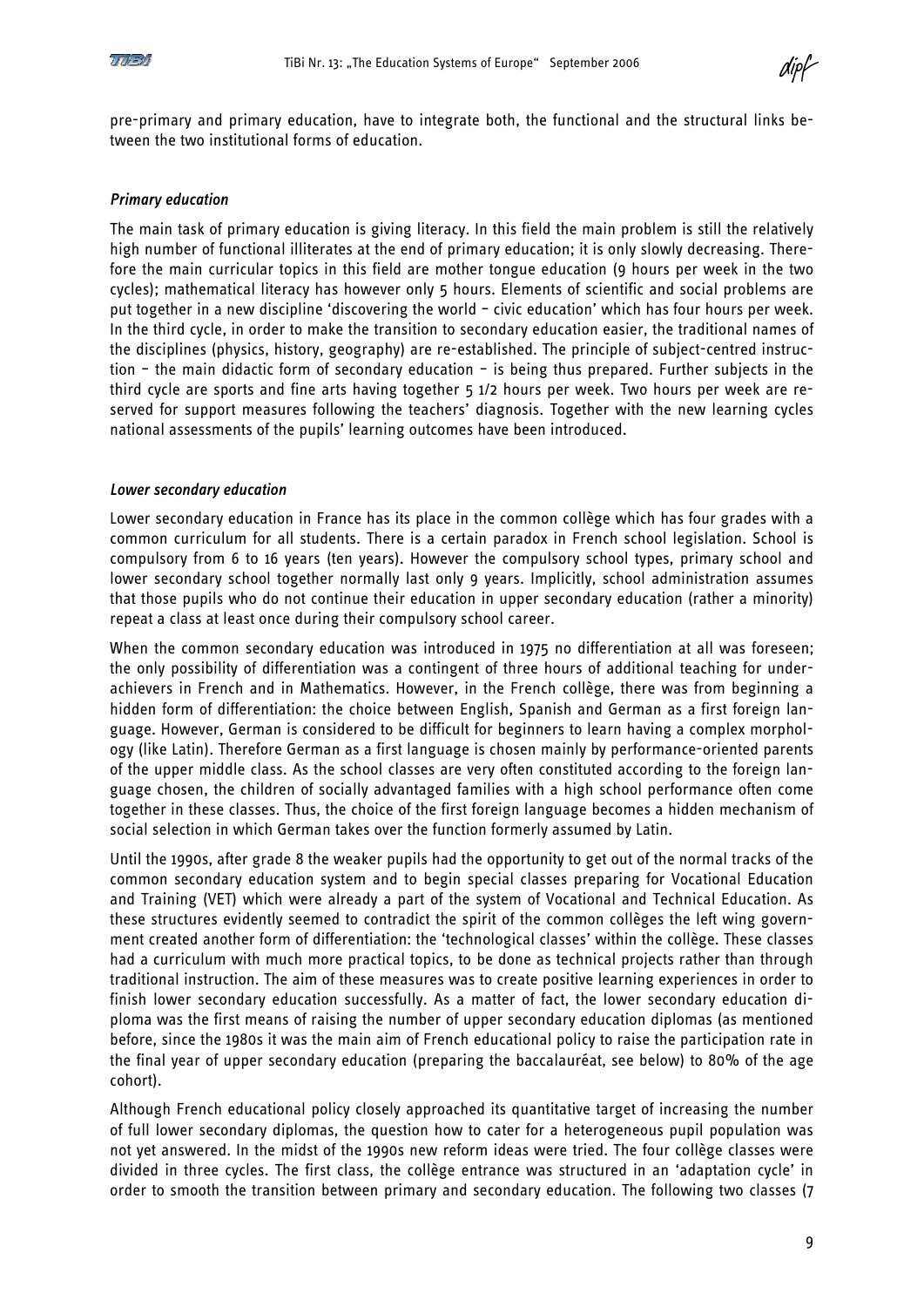

and 8) had no special function, they were the 'central cycle', but the last class (class 9) of the collège was given the function of serving as 'orientation cycle' in which almost all students made decisions about their future educational plans.

The change of name was a signal for further curricular changes, all aiming at a solution of the differentiation problem. By giving more flexibility to individual school's time table, they could better adapt it to the individual projet d'établissement (the special profile of the school). Special support could be given to underachieving students in order to compensate for their lacks, either within heterogeneous classes or in special 'consolidation groups' according to each school's needs and predilections. In any case, the 'pedagogical team' organising these measures of consolidation is to work on a volunteer basis (not by order of the headmaster), if the action should be successful.

By so-called supervised individual tasks the students are to become acquainted with the special work methods of secondary education (i.e. self controlled work). The logic of these forms of differentiation – more internal differentiation than differentiation by homogeneous learning groups – finds its continuation in the subsequent classes. For all subjects a range between minimal and maximal time tables are given – the schools may choose following their needs. The students may have 'diversified personal curricula', which means that the students at the end of the cycle may have reached the same learning targets in different ways. By these individual detours the students' special competences are to be manifested. Each school is to define the differentiated curricula for the students concerned. For those students who have major learning difficulties, special support lessons - not more than six hours per week - may be offered. This may concern those students who do not master sufficiently the basic techniques (the three 'r's': reading, writing, arithmetic) necessary to be successful in learning. In order to diagnose these cases intensified cooperation between primary and secondary teachers is recommended.

#### *Upper secondary education*

The main structural characteristic of the of upper secondary academic tracks is an increasing profiling into general academic and technical academic education ending in a general or technical baccalaureate which gives, independently of the profile, the right to enter Higher Education without any restrictions. In order to avoid the problems of early specialisation, a reform of upper secondary education began in the early 1990s to keep open as long as possible the choice of the baccalaureate track. Therefore grade 10 is still without any profile (seconde de détermination). There is no separation between general and technical tracks. As its French name suggests in this form progressively the student's further profile in the educational system is to be fixed. In fact at the end of grade 10, there is an orientation procedure, students have to choose the general or technical baccalaureate track and within these two tracks, their special profile. In case of missing achievement targets in grade 10, they are 'reoriented' to vocational schools or apprenticeship.

Another important objective of this reform was to abolish the 'imperialism of Mathematics' as a means of stratifying general upper secondary education. Until this reform, the social prestige of upper secondary profiles has been dependent on the weight of mathematics taught there. The number of profiles was reduced to three in the academic track:

- L: languages and literature
- S: sciences
- ES: economic and social topics.

Thus the reform essentially reduced the former three scientific profiles (physics, biology and technology) into one integrated profile.

Whereas before, the choice of profile determined the whole curriculum without major modifications, the students now have the opportunity to choose, besides the core curriculum of a profile, within a range of courses offered, a personal curriculum integrating for instance more mathematics in a non-scientific profile or more foreign languages in the scientific profile.

By this optional system, the rather rigid 'sections' of upper secondary education were to be smoothened and transformed in individual profiles. Within the technological track, the pan of profiles was reduced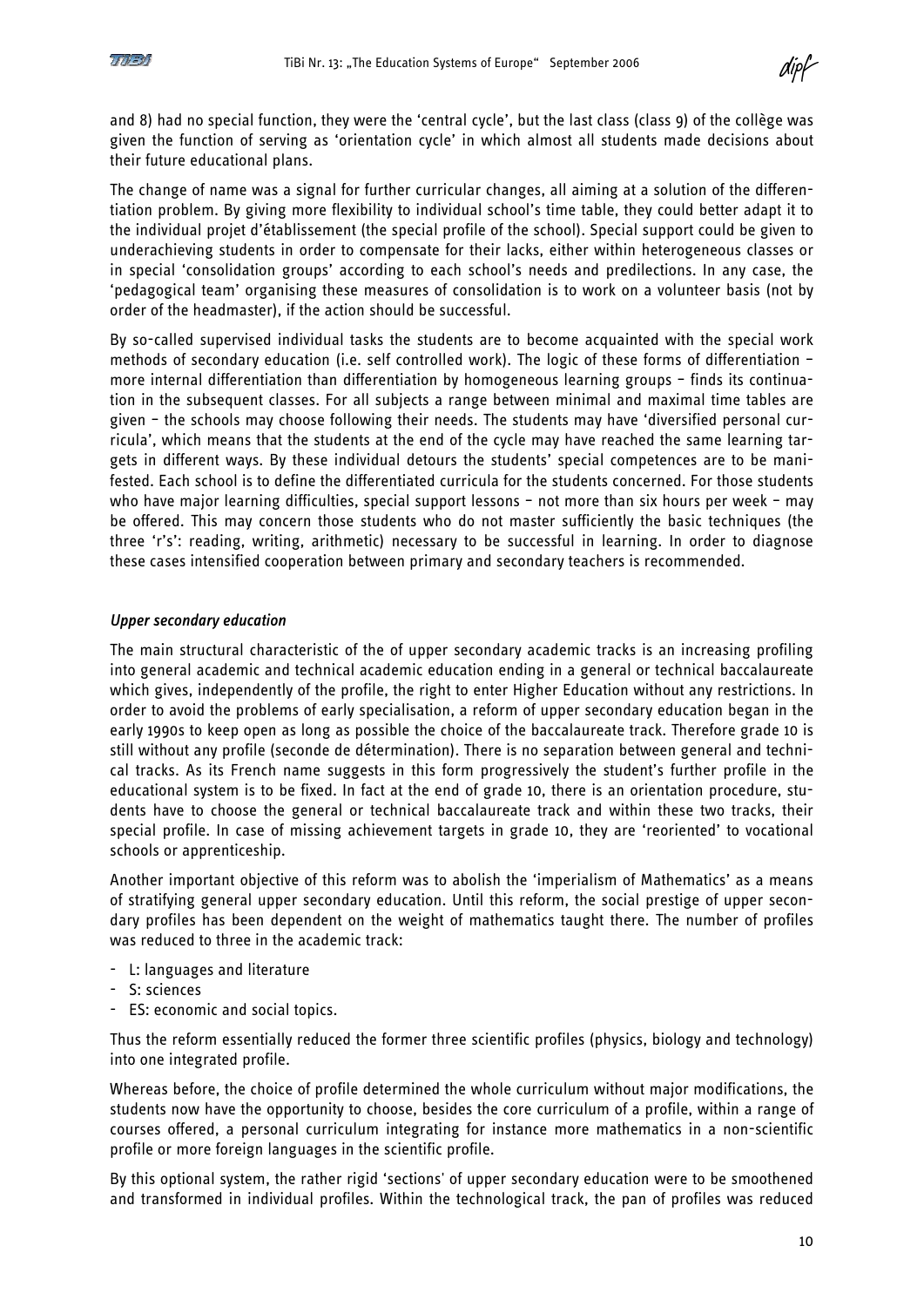

too. There are no more than four sections offered in the fields of industrial arts, biological and medical technologies and technology of services and administration. In the last mentioned 'tertiary' section the overwhelming majority of the students are girls, which has the result that in sum, female students constitute more than 50% of all technological profiles .

#### *Vocational education and training (VET)*

Besides the technical track for a baccalaureate, the French education system has two other forms of VET: vocational upper secondary education (second cycle professionnel) in vocational colleges (lycées professionels) and apprenticeship in a firm with additional courses in schools similar to the German dual system. Over two or three years both tracks prepare a diploma as a qualified worker or employee. Apprenticeship traditionally does not have a high prestige in French society. Only 28% of all VET participants on this level are apprentices (10% of the corresponding age group - RERS 2004, pp. 135ff.).

With a qualified worker/employee diploma, young people can continue their vocational education for two years to prepare a baccalauréat professionnel. This diploma confers all prerogatives of the general or technical baccalaureate (access to higher education); however, most graduates either take jobs in industry or continue their studies in non-academic post-secondary education. The creation of the baccalauréat professionnel was an important means of increasing the bacheliers quota as planned by educational policy.

As a matter of fact, there is a clear trend towards higher level diplomas to the disadvantage of the qualified workers diploma. Between 1990 and 2002 the numbers of qualified workers' diplomas decreased from 443,000 to 364,000 per year, whereas the number of diplomas on the next higher level (baccalauréat) increased from 148,000 to 237,000 (RERS 2004, p. 209).

#### *Special education*

For physically and mentally handicapped children and children with special learning problems and special educational needs there are various possibilities: they may be integrated in 'normal' classes, they may constitute special classes or even sections in 'normal' schools, but they may also be concentrated in their own 'special school' system (enseignement specialisé). In the midst of the 1990 1.3% of all children on the primary level frequented a special education school. A certain number of these schools work under the auspices of the Ministry of Health. Among the special education sections integrated in the collège, there are the 'sections' for adapted general and vocational learning. The main objective of this adapted learning is to make the children able to master simple handicrafts jobs. Most of these children come from special sections in primary education.

#### **Postsecondary and tertiary education**

The organisation of postsecondary education has particular forms in France. We can reduce it to a tripartite system.

1) Outside the Higher Education institutions in a strict sense – that is on an tertiary level – there is a two-year course offered in technical lycées giving the opportunity to successful bacheliers to prepare a Higher Technician diploma (Brevet de Technicien Supérieur – BTS). This course is increasingly chosen by the holders of the baccalauréat professionnel. In the 1960 this course was to be replaced by a new equivalent diploma the Diplôme Universitaire de Technologie prepared in University institutes (Institut Universitaire de Technologie), however, the social demand for the BTS – considered as closer to the practical needs of the economy – was too strong. Both courses – in school and in university – exist side by side: in 2004 the number of students preparing a BTS double that of the students in IUT (RERS 2004, pp. 162 and 170).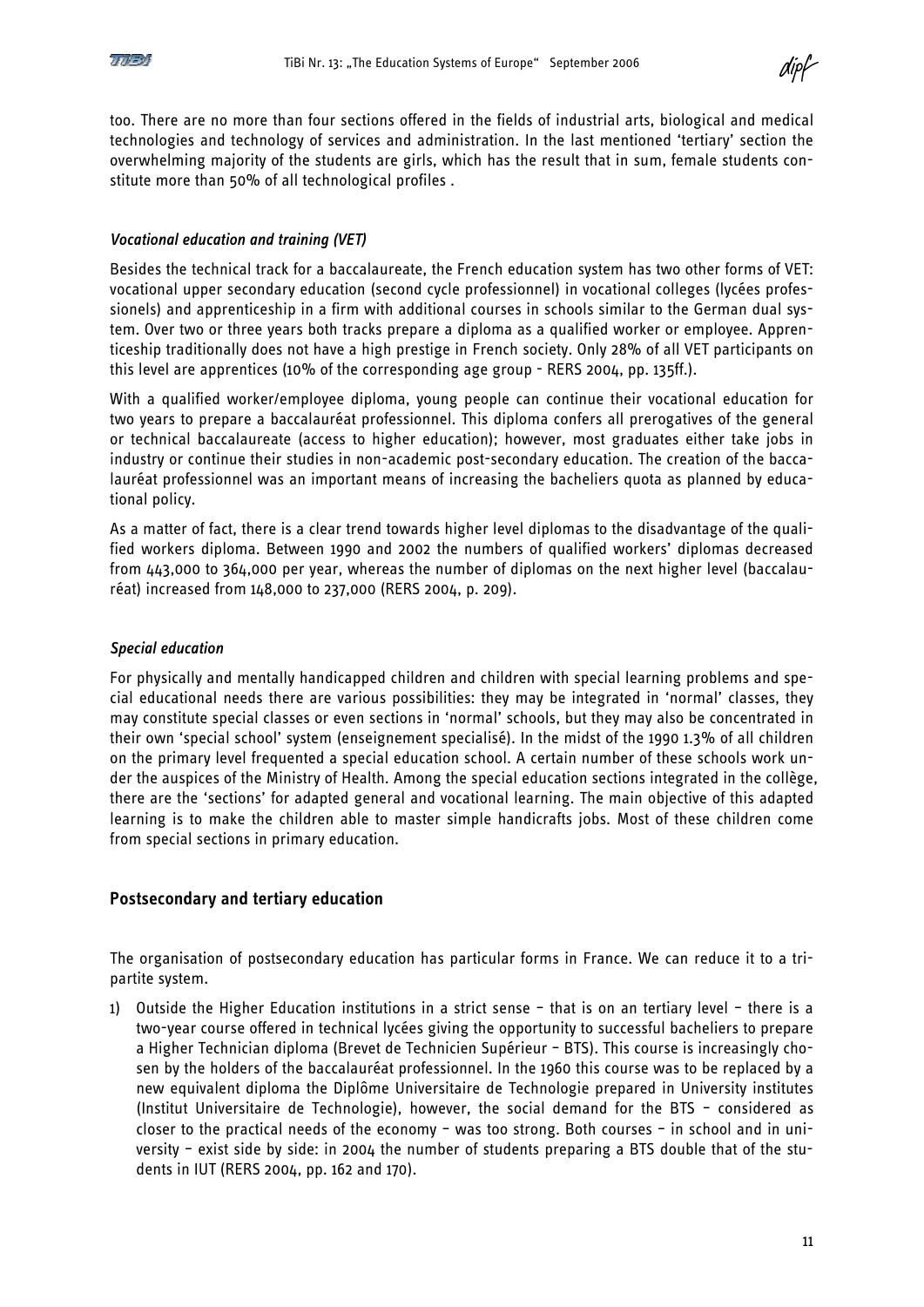

- 2) The 'classical' university is open for all holders of a baccalauréat, whatever the type might be. There is no entrance selection, but the selection becomes relevant in the course of the study (after the first year). The traditional structure of the studies in Humanities and Sciences (DEUG – Diplôme d'Etudes Universitaires Générales after two years, Licence after three years, Maîtrise after four years of studies) is going to be replaced by the 'LMD-structure". This abbreviation, standing for Licence (=Bachelor) after three years, (Master) after five years and giving the right to prepare a Doctorat (doctoral studies) is the French version of the Bologna-Process. It may be surprising that France was one of the first und fiercest promoters of the new European (or rather global) system of higher education.
- 3) The most distinguishing characteristic of French higher education is the system of elite institution the Grandes Ecoles. There is no direct access to these institutions but the entry is by competition (concours). This means that only a small number of places is opened to the best candidates. The examination (concours) giving the basis of a ranking list must be prepared in a two year postsecondary course given in some well known lycées in subjects relevant for the future studies.

In order to be admitted in these classes préparatoires students must have an excellent baccalaureate. Every year about 10% of the bacheliers try this way. Those students who did not have the chance of succeeding in one of the concours may ask for the equivalence of the first two years of university studies (DEUG).

In this manner (by concours), not only the great internationally renowned institutions of French Higher Education like Ecole Normale Supérieure, Ecole Polytechnique or Ecole de Hautes Etudes Commerciales (HEC) recruit their students, but also most of the institutions training engineers. Students often do several competitions at the same time in order to multiply their chances.

Having succeeded in the concours of one of the Grandes Ecoles, the student has many advantages compared to university students: a low staff-student ratio, a generous scholarship and the assurance of belonging to a social network that guarantees an interesting post in the management in economy or administration.

This system has been very often criticized for its socially selective character and the lack of reliability of the selection criteria: as a matter of fact, the performance gap between the last candidate admitted and the first who has failed may be extremely small (a tenth of a point). In spite of all these critiques, the Grandes Ecoles have resisted all attempts at reform. However, they will have to change the recruitment into the Bologna-Structures.

#### *Teacher education and training*

Teacher education in France for a long time followed the structure of the school system: Education and training for primary teachers was given in teacher training at the end of grade 9, the end of the former upper primary cycle (école primaire supérieure). The teacher trainees received a complement of general education (culture générale) and an integrated training combining courses in psycho-pedagogy and practical training. With the primary teacher diploma, they got the equivalence of the baccalaureate and by this the best performing young primary teachers had the possibility to go on to higher education.

Secondary teachers followed at least a four year higher education course (licence + preparation of the concours) of academic studies in a special subject (or a compulsory combination of subjects like physics and chemistry) in order to enter a special competition (concours) giving access to practical training. The competition was highly selective, the selection criteria were exclusively of an academic nature. At the end of the practical year the successful candidates got the CAPES/CAPET (Certificat d'Aptitude au Professorat de l'Enseignement Secondaire/ Technique) and by this, tenure in secondary education.

A particular feature of French teacher education is the category of the professeur agrégé in secondary education. The agrégés are recruited in another special competition (concours) after 5 years of academic studies. They are not obliged to follow practical training (they often pass directly to higher education) and they have a lot of advantages compared with 'normal' secondary teachers (with CAPES): fewer hours to teach, higher salary and the right to teach in the preparatory classes for the grandes écoles.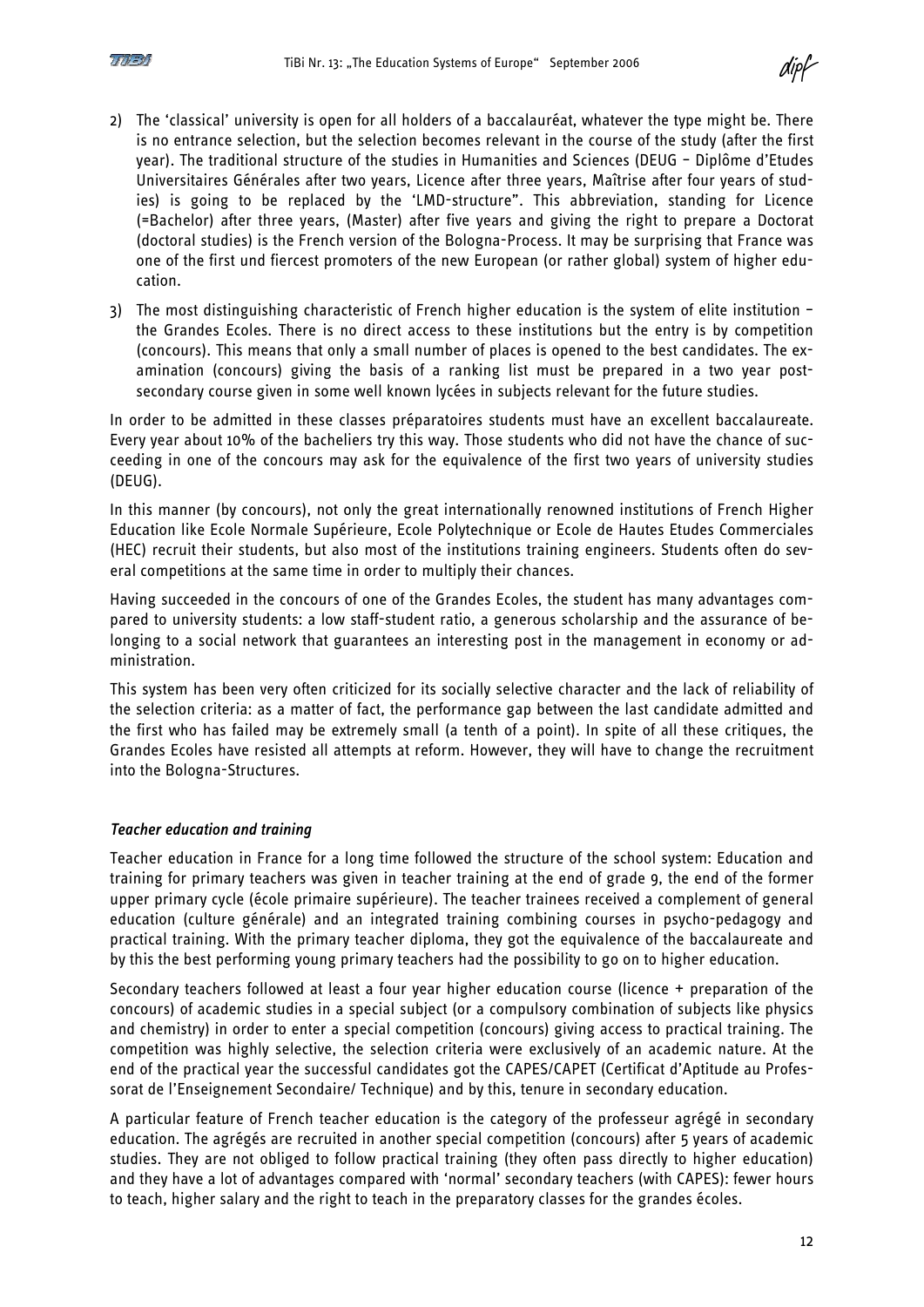

In the 1980s, there was a progressive 'academisation' of primary teacher education that culminated in the creation of new institutions, the IUFM (Institut Universitaires de Formation des Maîtres) which gave a common setting for education and training of all categories of teachers. This meant, above all, an academic upgrading of primary teachers who hence had to follow a three year course at university before being admitted into the IUFM in order to prepare their respective concours. The year of practical training for all teacher categories is transferred to the IUFM.

In other words, education and training of the primary teachers is shaped according to the model of the secondary teachers. They get the prestigious title of 'professeur (des écoles)', even if they work in preschool institutions, and more important, their salary is harmonised with that of secondary teachers.

## **Current Problems, discussion and perspectives of development**

When in the crucial year 2000 the quota of students getting the baccalauréat was not more than 62%, and the proportion of students in the last grade was about 75%, with a certain disillusionment it became evident that the aim of the '80%' was not reached, although the failure was not very great. In fact, in the second part of the 1990s after a long period of increasing numbers, the quota of bacheliers stagnated. The policy of expanding upper secondary education by increasing the number of bacheliers came to an end before having attained its objective completely. One of the possible reasons for this (relative) failure was the fact that it has become more and more difficult to increase the number of students who finished the collège successfully, as this form of inclusive schooling came to its limits. Thus, one key to the democratisation of the French school system seems to be the issue of integrative lower secondary education and in particular, the handling of the heterogeneous population of its students.

Therefore, in the actual discussions about French school we may distinguish three main topics:

- the problem of better handling of the heterogeneous population of school students (how to organise the college?);
- the issue of the strict secular character of the school apparently threatened by Islamic school girls wearing the headscarf as a sign of their religious faith;
- the reform of higher education and its repercussion on teacher training.

Some of these problems are the topics of new education acts promulgated in 2004 and 2005.

#### *The issue of the islamic headscarf*

The problem of the 'Islamic headscarf' (le foulard islamique) appeared for the first time, when a school headmaster in 1989 forbid three North-African girls to wear the headscarf within the school area, as he judged that this headscarf was an external sign of religious convictions and therefore in contradiction with the secular, neutral character of the school. This measure provoked a great discussion about the open and tolerant society and violent controversies. The debate was particularly intense as the feminist point of view considered the headscarf as a symbol of the women's oppressed status, intolerable in an egalitarian society. Finally, by the High Court recommendation, the minister referred the decision to the school council of the individual school: it was the school council that had to decide whether the wearing of the headscarf in the school building was to be allowed or not.

However, the quarrel was not over by this measure. As other incidents followed where pupil were prevented by their Islamic parents from participating in certain subjects, the school system finished by not tolerating these signs of segregation of certain communities. Since 2004 by a special law, the bearing of the Islamic headscarf is formally forbidden within the school area, as it is considered as an ostensible sign of religious affiliation.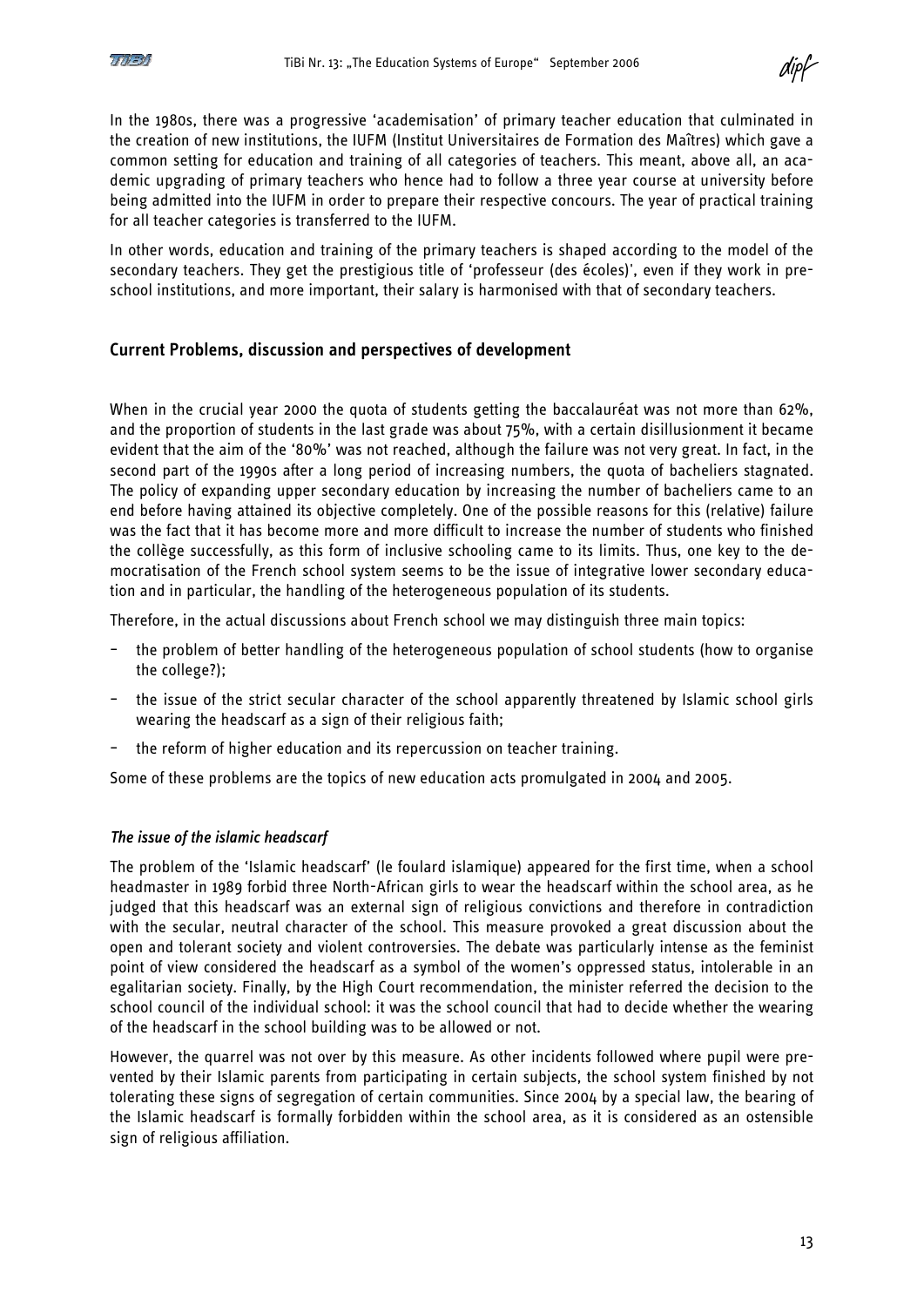

#### *The new Education Act*

In spring 2005, after very long public preparation a new Education Act replaced that of 1989. In the mind of its promoters the new act was necessary, after 16 years, as many things had changed in the French social system since the act of 1989. According to the slogan 'more justice, more efficiency, more openness' the act presented three main axes of action. The future school curriculum should define a common basic knowledge and basic competencies, formulated in an operationalized form and controlled by national assessments in the 3rd and the 6th years of compulsory schooling. These assessments would serve as feed back on the students' acquired competences during their schooling in order to give the opportunity of improving them (a sort of formative evaluation). A new national examination at the end of compulsory education (the actual brevet des college served as a summative measure of achievement.

Together with the new legislation new methods of curriculum development were established, giving more competence to the National Curriculum Council (Conseil National des Programmes) and reducing the power of the inspectorate in this matter. Early attempts to do so already in the 1970s had failed (Hörner 1979). By this enlargement of the social basis of curriculum development associating other social groups with this process the social relevance of the defined basis competencies should be stressed.

To the 'efficiency line' of the new legislation we may count a new practical regulation for class-room organisation: the replacement of absent teachers (until now in the hand of the regional school administration) is henceforth given to the individual school. The headmaster has to make his own staff to do the job for missing colleagues with a small budget in order to pay for supply teaching. This increased autonomy of the individual school should simplify the organisation, but the measure has been vividly criticized because the replacement teachers are not necessarily subject specialists in the same discipline.

As for the aim of social justice, according to the law, 'equality of opportunity' is to be enhanced by the introduction of personal learning programs as special support systems. An improved scholarship system in particular for socially deprived students on the basis of good school performance should ensure the material side of equality of opportunity.

'Openness' aims in two directions: the world of work on the one hand, and the world outside the national borders on the other hand. The first aim should be approached by the upgrading of vocational education and training in society. For this, the new education act creates a new school type, the 'college of professions' (lycée des metiers) which should include different VET levels from basic to higher vocational training and which should hold particular partnership with industry. Not only these 'links with industry' but also the introduction of a systematic career education (enseignement de la découverte professionelle) should serve to a better insertion of young people in the labour market.

The window to the world should be opened by enhanced foreign language teaching during compulsory education. The first foreign language will henceforth begin already in grade 3 of the primary school, the second language in grade 7 (the second year of college). In order to improve the quality of language education, foreign language lessons are given in smaller groups (50% of the class).

#### *Higher education and teacher training*

It is evident that the early beginning of language teaching has implications for the training of primary teachers. In the future, primary school teachers will have to pass a compulsory examination in language education. On the whole, all these aims and measures to improve schools will have direct repercussions on teacher training in general within all three domains discussed above. In order to improve the academic standard of teacher education, a closer integration of IUFM into the universities is planned. They will become like 'schools of education' within the universities being responsible for the whole process of teacher education which will have the opportunity to be linked to the new Master's degree. But also the pedagogical content of teacher education is to be improved. The new legislation requires teachers to learn a better handling of heterogeneous classes. In the same context they will receive an initiation in religious knowledge in order to understand better the reaction of their Islamic students.

In sum, as far as teacher education is concerned, the new Education Act aims at a more professional teaching force.